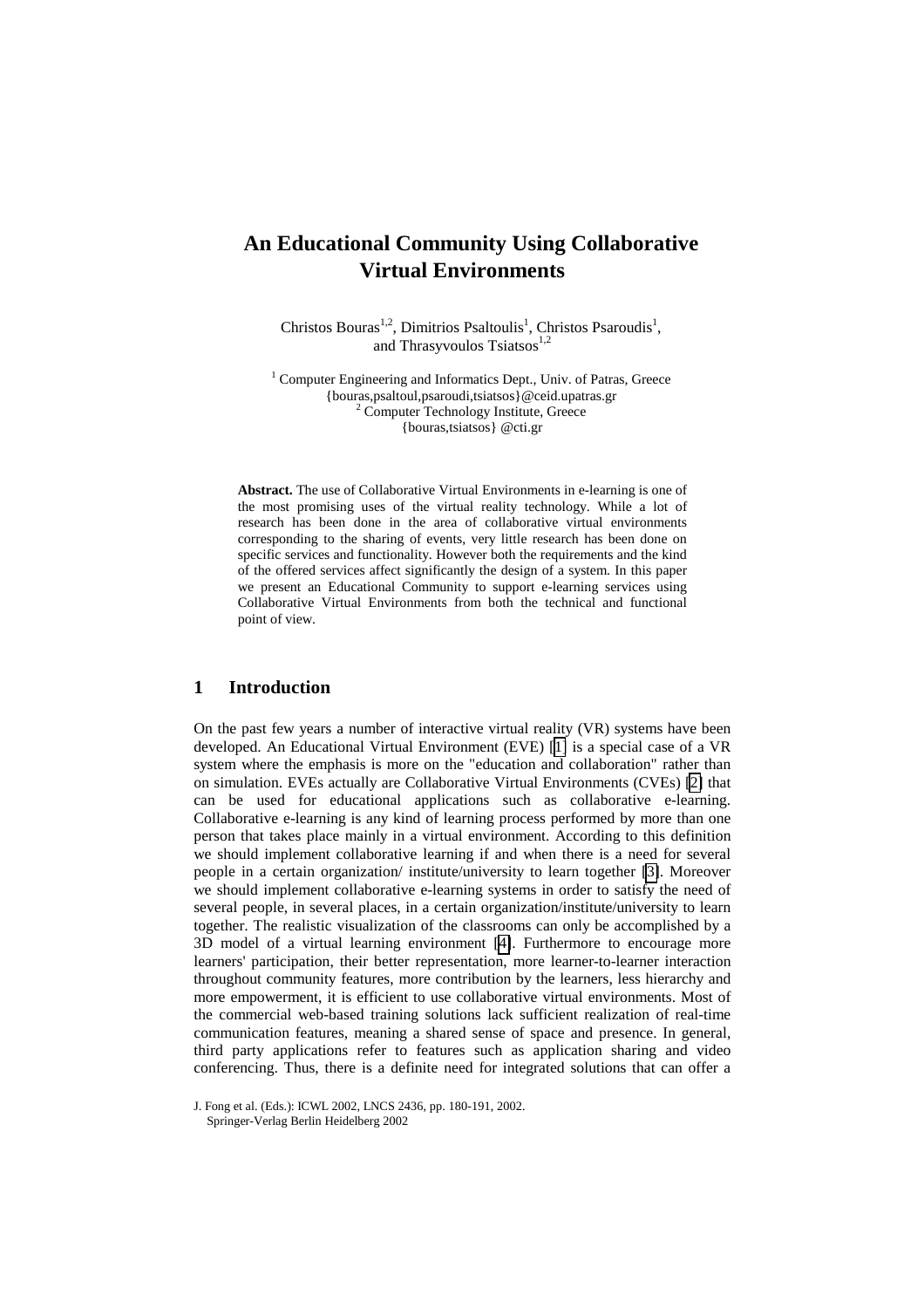much higher degree of usability and that do not demand additional technical requirements as in the case of most commercial systems. Therefore, we have to achieve the right balance among user requirements, learning methods and applied technologies and standards [\[5\]](#page-11-0), with a view to implementing a system that is user centered and effective. Neither investigating new learning methods, nor inventing new technologies can accomplish the above requirement. We believe that a flexible and open system will satisfy the need of different user groups exploiting a bundle of technologies in a uniform and effective way. The application of virtual reality and the use of multi-user real-time communication platforms satisfy the need of efficient delivery of synchronous learning services. Collaborative virtual environments have drawn attention because they can provide learners and tutors with advanced interfacing capabilities and real-time communication support [[6\]](#page-11-0). Motivated by these advantages, we have designed and implemented a prototype for collaborative elearning using collaborative virtual environments. In this paper we focus on the implementation and design issues of the platform that support this prototype, as well as on the effectiveness of the prototype with respect to the collaborative e-learning application. We initially describe a virtual community for e-learning, its basic functionality and usage scenarios, which is based on collaborative virtual environments. We then describe the architecture and the main components of the platform that we have designed and implemented in order to support this virtual community. Afterwards, we discuss the effectiveness of our prototype in both the functional and technical point of view. Finally we present some concluding remarks and our vision for the next steps.

## **2 A Virtual Community for e-Learning**

In order to implement a functional and effective e-learning virtual community, our first step is to investigate its main functional features. These functional features should differentiate an e-learning environment from other virtual environments (3D or not), which are designed and implemented for general use. According to [\[3\]](#page-11-0) every virtual environment that has the following features can be characterized as an elearning community:

- The environment should be explicitly designed. It can be visited by users, who have different roles and rights. It should be represented by various representation forms, which can range form simple text to 3D worlds. It should support various elearning scenarios and have common features with a physical space
- The educational interactions in the environment should change the simple virtual space to communication space
- The learners in the environment should not be passive, but they should be able to interact
- The system that supports the e-learning environment should be able to integrate various technologies

According to the previous stated features of an e-learning virtual community the main requirements that should be met are the following: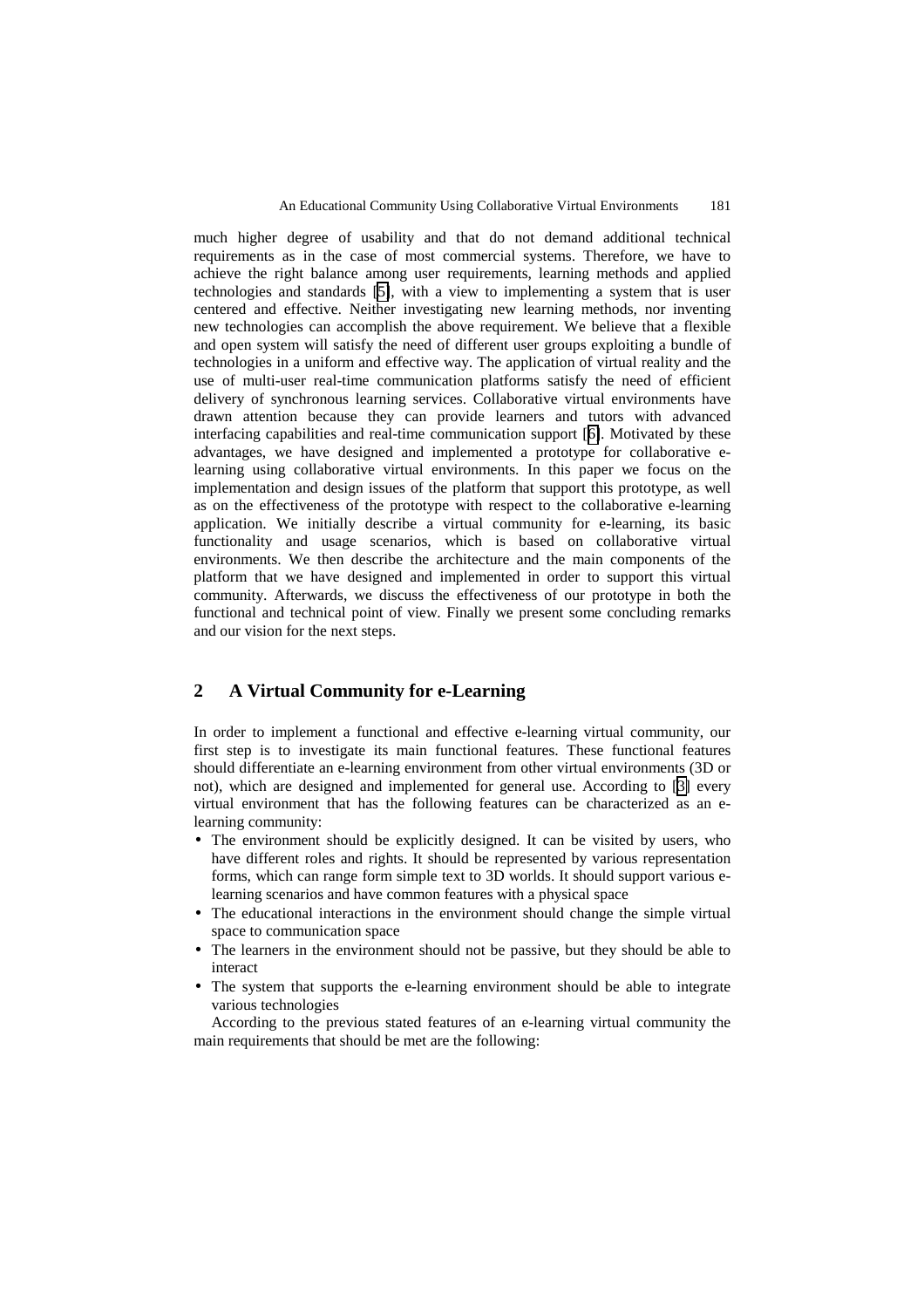- The e-learning environments should be based on templates that ensure a wellestablished community, able to handle users, e-learning material, user interaction, and different learning scenarios.
- The environment should offer various synchronous and asynchronous communication channels: chat, audio, e-mail, forums, shared objects, application sharing, gestures
- The environment should be populated by users who are represented by 3D avatars
- The environment should be aesthetic and easy to use

Actually the virtual community for e-learning is an integrated environment, which is based on a set of different virtual worlds that aim to offer to the participating entities the ability to navigate and interact in 3D shared space.

### **2.1 Usage Scenarios - Functional Specifications**

The proposed system aims at offering innovative opportunities for the educational use of shared spaces for collaborative e-learning. The initialization of certain events when a user enters specific areas, the integration of sounds, the interaction through certain objects, the animation of objects in the virtual worlds and the interaction of the worlds with other applications enhances the user's sense of realism. The EVE provides the users with a shared sense of space, as all participants can be presented with the illusion of being located in the same place, such as in the same room, building, or terrain. It also supports a shared sense of time, meaning that participants are able to see each other's behavior as it occurs.

Based on the above, it is obvious that the EVE comprises a media over which educational procedures and interpersonal communication could be performed in a manner closer to the end users' need and perception. By simulating well-known everyday life procedures and actions, the EVE aims at presenting sophisticated services to the inexperienced user. Moreover, the environments could serve as a meeting point among the members of a learning community (e.g. university teachers and students). They provide the means for exchanging ideas, accessing amounts of information and collaborate on learning activities. Our EVE is designed in order to support two user scenarios. The first one is the collaborative e-learning scenario, which is more collaborative, open, unstructured and symmetric. The second one is the on-line lecture scenario, which is less collaborative, mainly tutor centered, more structured, more hierarchical

The main entities in the above scenarios are the learners, the tutor, the moderator, the shared objects and the educational material. According to the scenario the students and tutors have different access rights and authorities. Both the educational material and the shared objects can be manipulated by the previous three active entities (learners, tutor, moderator). The moderator participates only on the collaborative elearning scenario. In the on-line lecture scenario the participating entities are the learners, the tutor, the shared objects and the educational material. The tutors' entities have the greatest access and amount of authorities and the students' entities have full access but limited authorities. The tutor would interact with the whole system through the appropriate user interface, which consists of a typical web browser, a VRML browser and a set of Java applets. This interface could give the tutor the ability to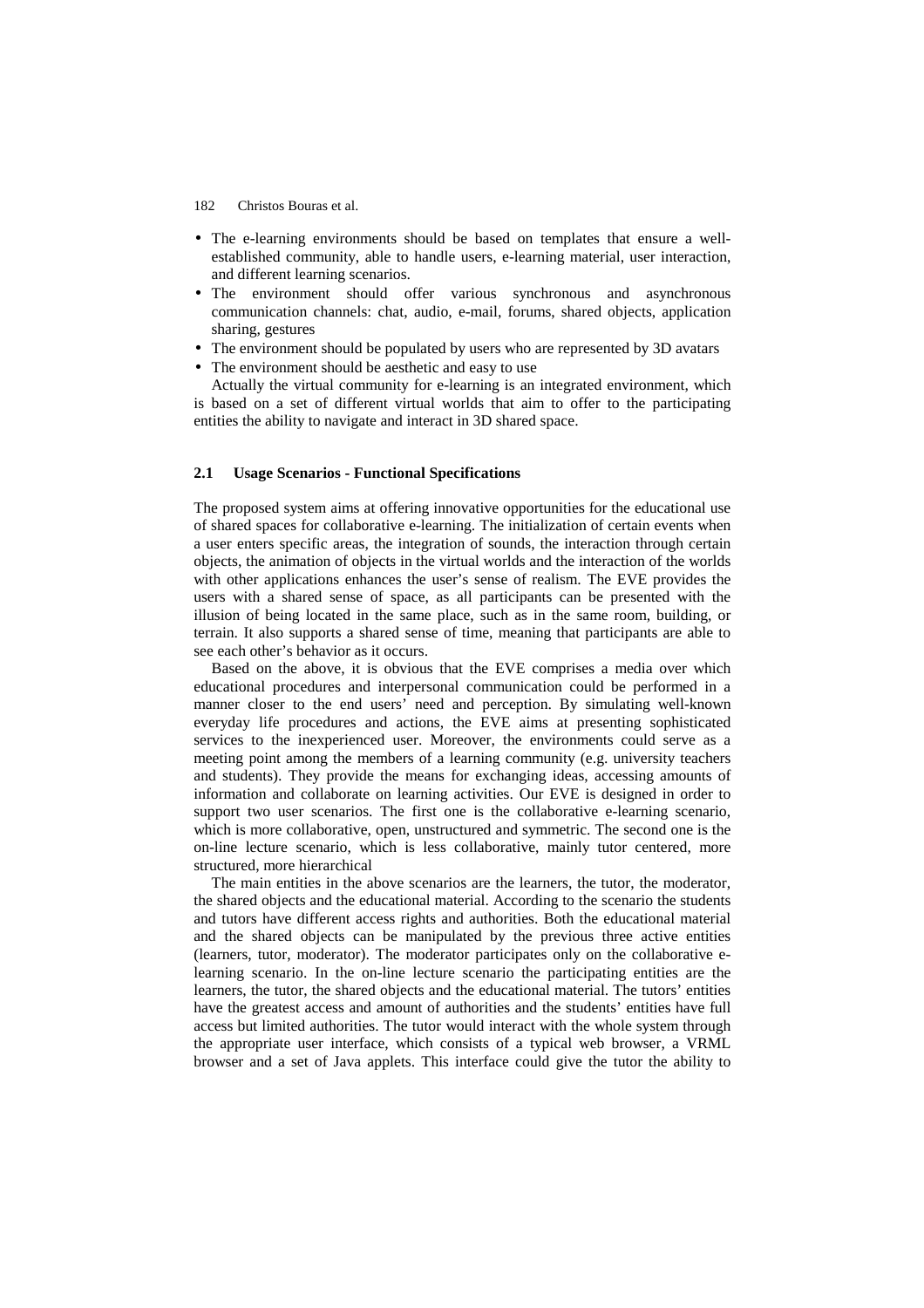upload learning material to the available WWW server and to initiate and control learning sessions within the appropriate virtual worlds. On the other hand, learners will participate in the learning sessions through a different user interface with fewer capabilities. Both user interfaces are easy to use and need no specific knowledge from the point of the user.



**Fig. 1.** User Interface

The functionality that the prototype offers to the learners/tutors is the following:

- 3D representation by articulated, human-like avatars
- Audio and chat communication as well as gestures to express feelings and actionsg
- Application/document sharing and collaboration on them
- 3D library with educational content and manipulation of 3D shared objects (if they are not locked by the tutor)
- Predefined animation, viewpoints
- 3D Slide presenter/whiteboard and 2D whiteboard
- In addition, the tutors are able to
- Upload 3D/2D learning material in the 3D shared space
- Moderate the learning session by locking shared objects, and allowing/preventing the collaboration on the shared documents
- Expel an annoying student from the virtual world
- Lock/unlock shared objects to prevent/enable their manipulation by the learners In the Fig. 1 the tutor's user interface is depicted.

In the collaborative e-learning scenario the participating entities are the learners, the moderator, the shared objects and the educational material. All the learners have the same access rights and authorities as in the on-line lecture scenario and in addition they can upload 3D/2D learning material in the 3D shared space, and locking shared objects. Aside from the learners capabilities the moderator can expel an annoying student form the virtual world.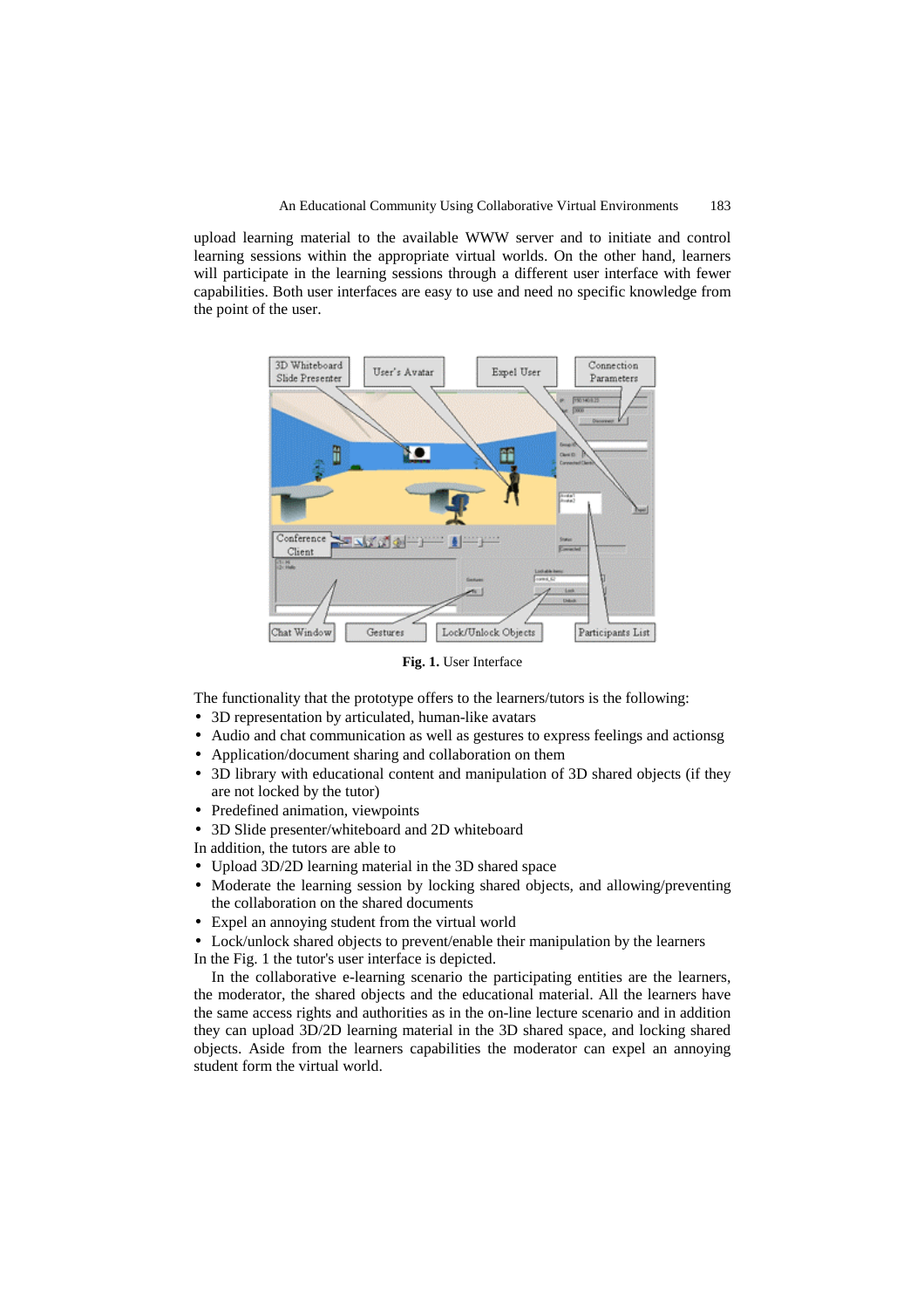### **3 Architecture and Components**

In order to achieve the above goals our design is based on the following concepts: Scalability, consistency, extensibility and openness Also the proposed system should support several forms of data should be supported and embedded in the EVE. Furthermore, the users in an EVE should be able to communicate based on widely accepted conference standards (such as H.323 and T.120). An EVE should be a webbased application implemented with international accepted standards and technologies  $(HTTP, VRML<sup>1</sup>, and JAVA)$ . Finally the users should be represented by H-anim<sup>2</sup> compatible avatars, which support animation and gestures, for user representation.

The main step in the design phase was to specify the architecture of the system (Fig. 2), which should meet all the above-described functional and technical requirements in order to support the e-learning community in an effective way. The main concept of the proposed architecture was to divide the processing load of the necessary services of the e-learning community to a set of responsible servers. There are two types of divisions: (a) the division of the hosting of multi-user 3D worlds to set of communication servers (a set of these servers is called Message server), and (b) the division of the provision of specific functionality, into dedicated application servers.

The basic idea of our architecture is to divide the processing load of necessary services of an EVE (such as application sharing, chat and audio communication, educational content, etc.) to a set of servers [\[7\]](#page-11-0) aside from communication of users or management of the virtual worlds as described in other models [[8\]](#page-11-0). Furthermore, the structure of an educational community implies a the virtual environment can be separated into smaller parts, which are virtual rooms dedicated to a specific e-learning course. Therefore the lessons in the e-learning community are conducted in course 3D rooms. This provides a "segmentation" of the virtual community that enables us to design a communication model that consists of a number of message servers.

These types of servers are described in the following paragraphs.

#### **3.1 Servers**

 $\overline{a}$ 

As mentioned above the architecture is based on a set of servers, each designed to carry out a specific operation. These servers can be categorized in two main categories: Communication servers and application servers.

The communication servers (a set of these servers is called Message server) are responsible for the connection of the users and the consistency of the 3D shared space. Communication servers are:

- ConnectionServer, which handles the connection requests of the participants.
- InitServer, which holds the current state of the virtual community. When a new participant (client) arrives in the virtual world, it transmits the entire list of shared nodes that maintains, to the newly added client.

<sup>&</sup>lt;sup>1</sup> Web 3D Consortium. The Virtual Reality Modeling Language (VRML) - Part 1, 1997.

**http://www.web3d.org/technicalinfo/specifications/vrml97/index.htm** . 2 Web 3D Consortium - Humanoid Animation Working Group H-Anim 1.1 specification. 1999, **http://h-anim.org/Specifications/H-Anim1.1/** .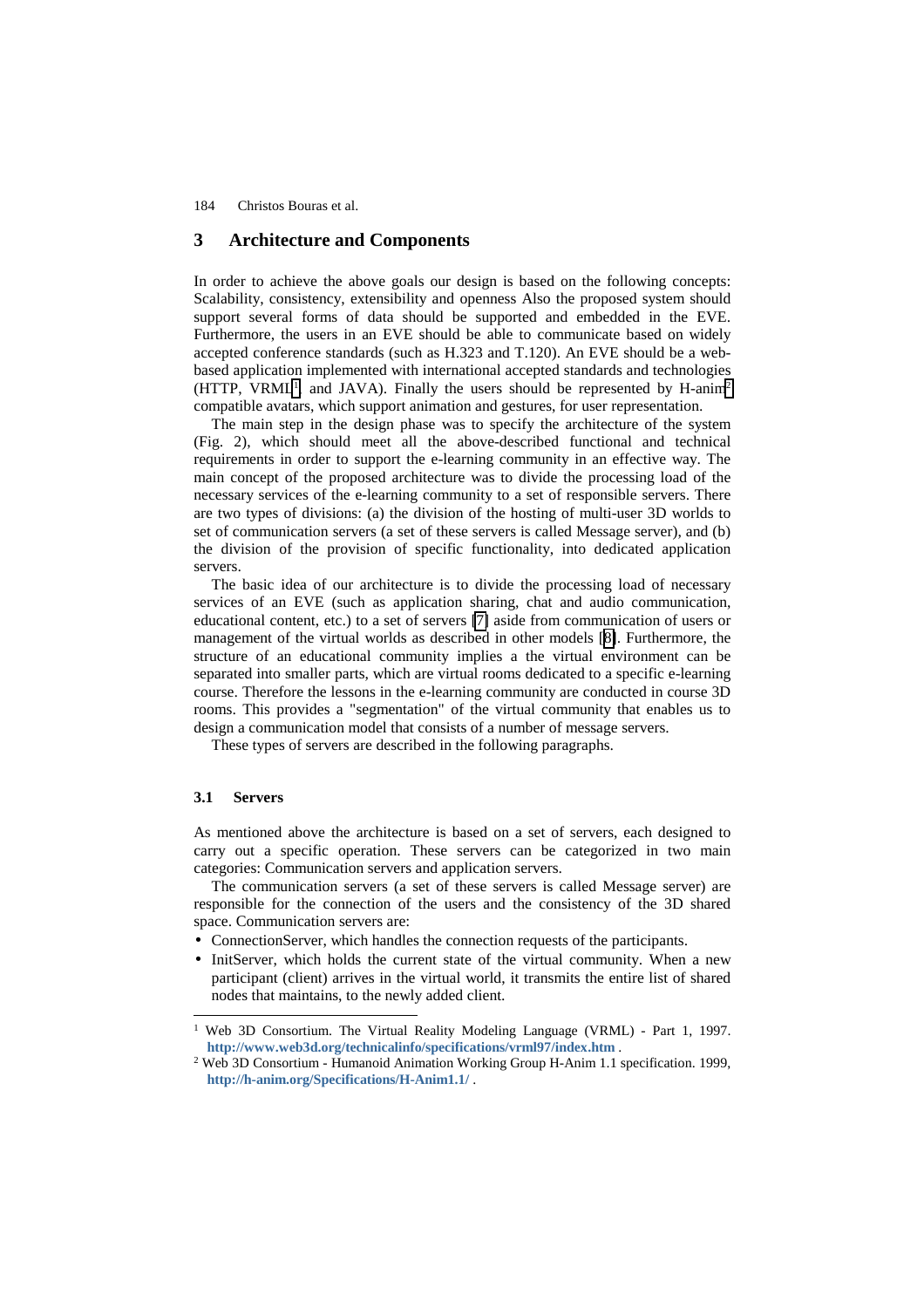- VrmlServer, which is responsible for sending update messages to the participants.
- The application servers are responsible to offer specific functionality to the participants:
- ChatServer, which is responsible for the chat communication
- Conference Server, which is responsible for the application and data sharing, the whiteboard capability as well as the audio communication

Also the prototype uses an HTTP server, which contains all the necessary, HTML pages, VRML files, 3D object and other e-learning material.



**Fig. 2.** Architecture and Components

#### **3.2 Clients**

 $\overline{a}$ 

The client, in order to communicate with the above-described set of servers, consists of six components: the web browser, the VRML browser, the MainClient, the VRMLClient, the ChatClient, and the ConferenceClient. The Vrml Browser is a plugin, used to navigate user in the VRML world. Any VRML97, EAI<sup>3</sup> compliant browser could be used for this cause. Parallel Graphics' Cortona is a tested and recommended solution. The MainClient is a java applet that establishes and terminates the initial connection to Message Server. It presents the current connection status and a list of the participants populating the same 3D world. The VrmlClient is a java applet responsible for the interaction between the user and the 3D scene. It works in two phases. In the first phase, it receives all shared nodes from InitServer and initializes the VRML world. In the second phase, the VrmlClient sends and receives events to and from VrmlServer and updates the VRML scene according to the received events. In addition, this module gives the participants the capability to make predefined gestures and to lock/unlock shared objects. The ChatClient is a java applet that implements the exchange of chat messages among users in the same VRML world and it offers text conference functionality to the prototype. The ConferenceClient has a twofold role: it acts as an application sharing client and audio client. It allows

<sup>&</sup>lt;sup>3</sup> Web 3D Consortium. External Authoring Interface (EAI), Final Draft International Standard, **http://www.web3d.org/technicalinfo/specifications/eai\_fdis/index.html** .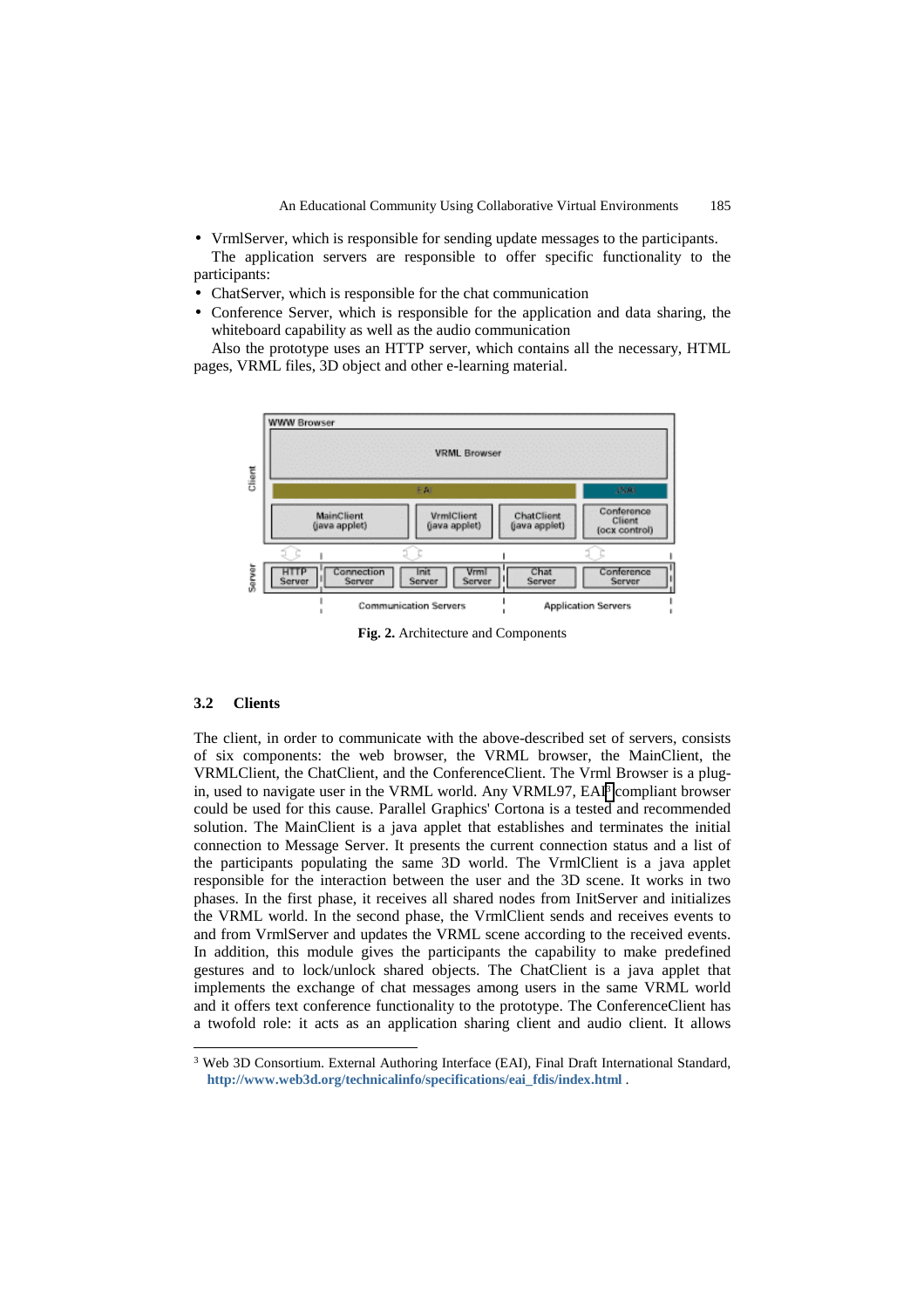participants to enter in an application sharing (T.120) and audio (H.323) conference that is established in the Conference Server. This module is an ActiveX control and is based on the Microsoft NetMeeting  $SDK<sup>4</sup>$ . It offers the participants the functionality of document/application sharing, 2D shared whiteboard, and collaboration on documents as well as audio communication.

#### **3.3 Layer Model**

 $\overline{a}$ 

According to [\[9\]](#page-11-0) where a layer model for distributed virtual worlds is defined, the architecture of our prototype is based on layers shown in the following Fig. 3.



**Fig. 3.** Layer model

The underlying network is the Internet (without multicast capabilities) and UDP and TCP communication is used for the transmission of packets, according to the desired functionality. For example we use TCP communication for the initial connection to the ConnectionServer and UDP communication with the ChatServer. In addition we use the RTP protocol for the audio communication. On top of the network layer we have implemented a suitable application-specific protocol, which is called pLVE [[10\]](#page-11-0). For sharing virtual worlds we use a java network interface and an enhanced VRML - EAI [\[7\]](#page-11-0), suitable for maintaining a consistent 3D scene (distributing the necessary events) among all the participants over the network.

Finally, making the worlds shared we have implemented the rules for the interaction between users in order to provide the previous desired functionality such as gestures, users' roles and rights, lock/unlock objects etc.

## **4 Effectiveness of the Prototype with Respect to e-Learning**

In the previous paragraphs we presented the features that an e-learning community must have, and we proposed an architecture that can support the needed learning scenarios. In the following paragraphs, we are going to perform a functional

<sup>4</sup> Microsoft Windows NetMeeting 3 Resource Kit, ©1996-2001 Microsoft Corporation.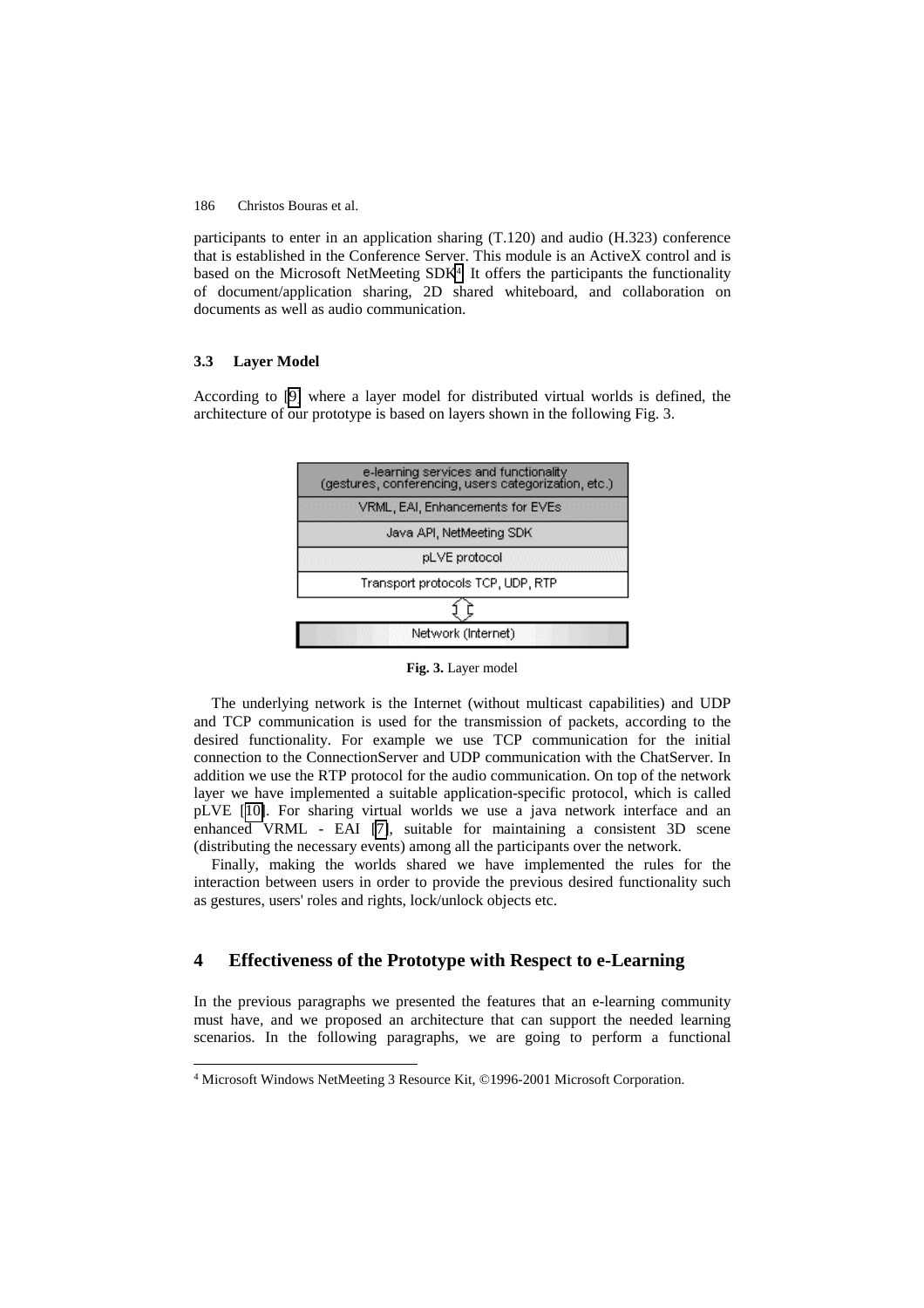evaluation of our Educational Community, which is based on the previously described architecture and we will discuss some technical issues with respect to the implementation of our prototype.

#### **4.1 Functional Evaluation**

The main aim during the design of our Educational Community was to achieve the required functionality in a simple and effective manner. We believe that we successfully tackled some important issues of an EVE, which we present in this paragraph.

Space Sharing, User Interaction and Avatar Representation. An EVE should be a place where different users can communicate with each other and with the environment as if they where in a real classroom. We accomplish the need to create the illusion that all users share the same space by transmitting all the events that occur, in the order they occur, to all of them. Furthermore, the existence of objects in the world that can be altered by the users, the shared objects, coupled with the feature of importing a new object into the world, give to our Educational Community a dynamic character, fulfilling the not-static nature of an EVE. Users can communicate with each other by sending either text messages or audio streams. Moreover, avatars' gestures provide a more realistic interaction among users, expressing when needed the emotion of each one to the others [[11\]](#page-11-0). Regarding the avatars' representation in the educational community we focus on functions for representing oneself to others and for visualizing the others than for self re-presentation. Available functions in our prototype are:

- Perception: the ability of a participant to see if anyone is around
- Localization: the ability of a participant to see where the other person is
- Gestures: Representation and visualization of others' actions
- Identification: Each avatar has a unique number which is placed in his/her body in order for the other avatars to recognize him/her
- Social representation: Except the unique number in the avatar's body has placed a letter according to his/her status/task in the community. For this reason we use the letters T, L, and M for the tutors, learners, and moderators respectively.

**User Categorization**. In an EVE we need to have users with different roles and rights. For example a tutor must have more rights than a student and he must be able to perform a different role in the Educational Community. We accomplish this by providing each user with an access level that is set by the administrator during the creation of a new user's account. Furthermore, each shared object contains a variable that controls the access rights of that object. Thus, if a shared object has its access level equal to "STUDENT", then only users that have their access level equal or greater than "STUDENT" can access this object. That is not enough though. A user that is a tutor in a certain world might be a student in one or more other worlds. Since a different Message Server (that maintains its own list of users) serves each world, the achievement of this feature is not difficult by assigning a different access level to this user in each Message Server.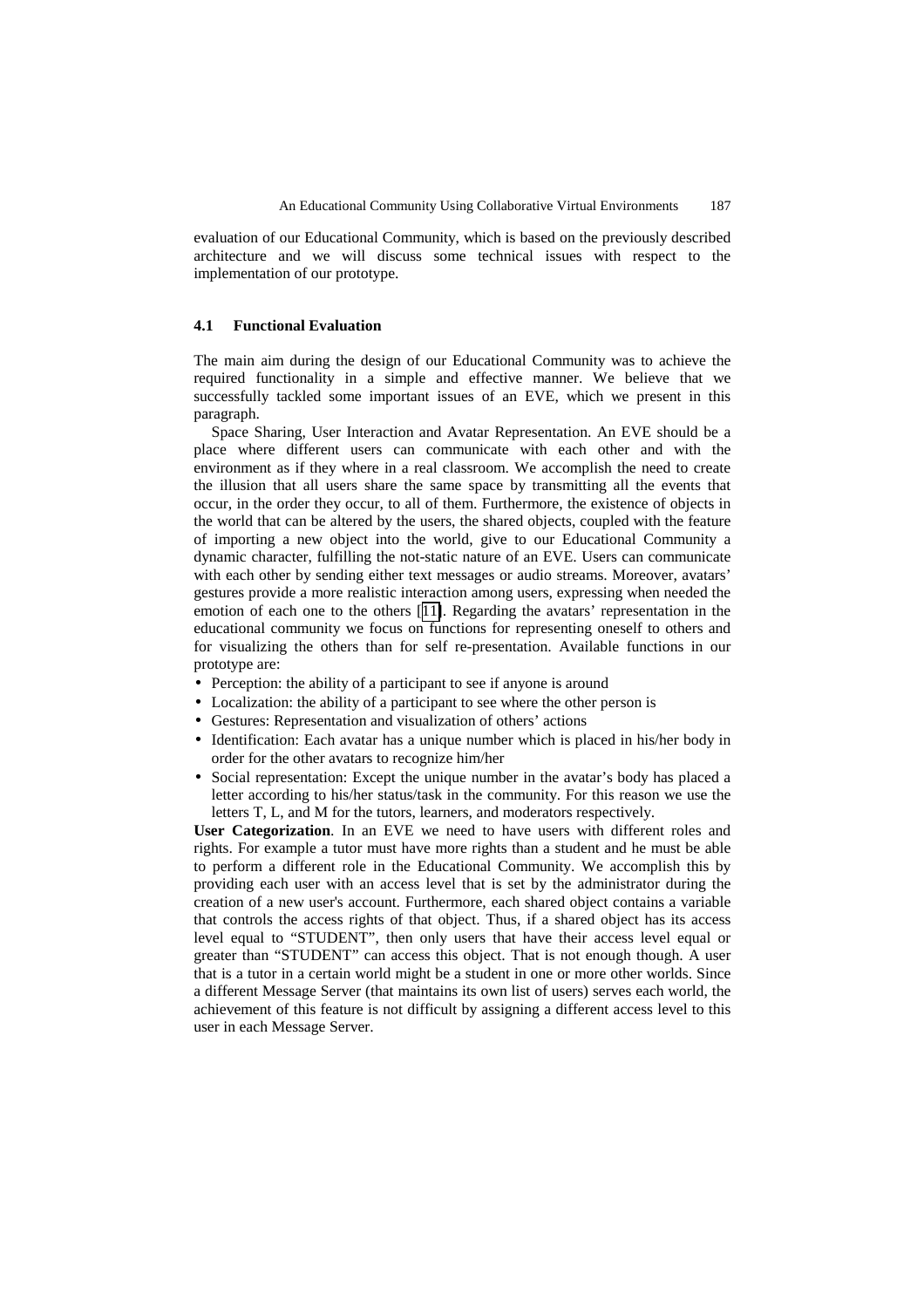**Learning Tools.** Though both space sharing and user categorization is surely necessary in an EVE, they are not enough to characterize a Virtual Environment as a Learning Environment. As stated by its name, the most important feature an EVE should have is to contain tools suitable for teaching. In the prototype of our Educational Community we provide the following tools:

- A 3D Whiteboard: This whiteboard supports slide projection, line, circle and ellipsis drawing in a wide range of colors and text input in many sizes and colors. It also offers an UNDO last action and and CLEAR ALL previous action capabilities. The 3D Whiteboard is a part of the VRML scene and it can be seen through navigating in the world.
- A 2D Whiteboard: the 2D whiteboard is based on the Microsoft's NetMeeting whiteboard.
- A 3D Library: This library contains links to web pages that have educational material. A book on a shelf of the library represents each link. When a user clicks on a book, a web page is loaded in a separate window. The 3D Library supports dynamic addition and removal of books.

**Locking/Unlocking Objects.** There are cases where we need a certain object to be accessed only be one user at a time. For example when a user writes on the whiteboard nobody else must be able to write or delete something on it. We accomplish this by adding a variable named LOCK in each shared object. This variable controls the status of the object. The variable can take as values: -1 (the option of locking the shared node is disabled), 0 (the shared node is available for a user to lock it),  $>0$  (The user with ID = LOCK has locked the shared node).

When a user, who locked one or more objects in a world, leaves the scene without releasing the lock, the objects are automatically unlocked. Moreover, a user with higher access level than the one that possesses the lock of an object can obtain the lock of that object from the other user.

**Expelling Learner/Participant.** Sometimes, a learner/participant can become annoying, preventing the smooth completion of a lecture. In these cases, the tutor (in the on-line lecture scenario) and the moderator of the class (in the collaborative elearning scenario) has the ability to expel this user. The only action he/she has to take is to select the user from a list of all users participating in the class and to press the Expel button of the user interface. Clicking this button the user is disconnected of the system.

### **4.2 Technical Issues**

In the process of developing our prototype, we encounter important problems such as the sharing of update messages, the initialization of the 3D worlds, the integration of the avatars, the audio communication and the scalability of the system. In this paragraph we will present some technical issues that came up during our effort to solve these problems.

**Shared Events.** As mentioned earlier, in order to achieve the illusion that all users share the same space, we have to transmit all the events that occur to all clients. At this point we had to deal with the following problem: What happens if an eventpacket is lost during its transmission from the user's client to the server and what happens if it is lost during its transmission from the server to a client. The first case is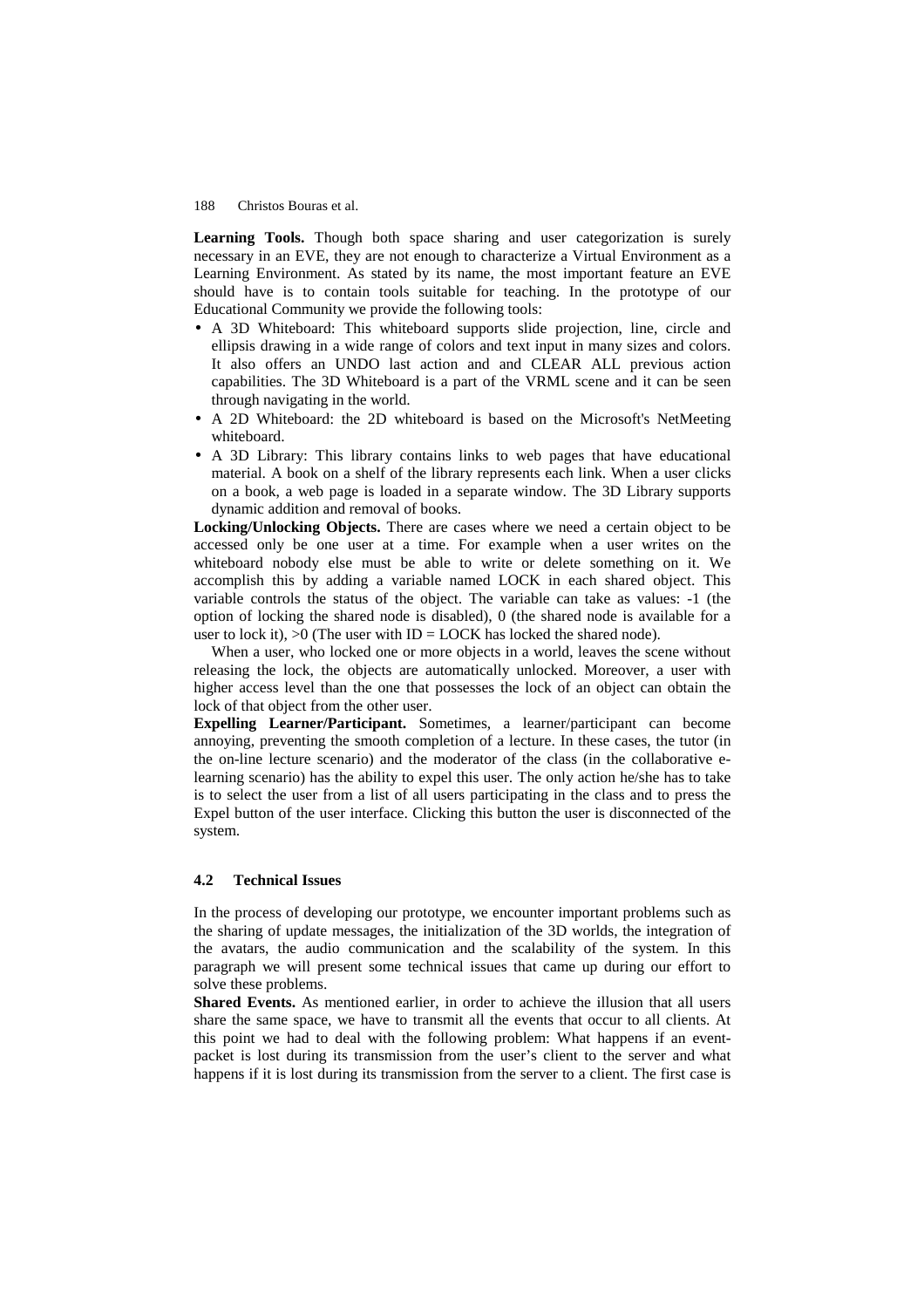not dangerous, as the packet never reaches the server. Therefore, we have chosen to ignore this case and consider that the packet had never been sent. The user has the chance to re-send it if he wants to. The second case is the one that puzzled us the most. Since the event-packet reaches the server, it is transmitted back to all clients. Thus, if a client does not receive it, or receive it out of order, a problem of consistency among clients is immediately created, which puts in danger the stability of the system. We solved this problem in two parts. Firstly, every packet that reaches the server is numbered and then it is propagated to all clients. Every client that receives a new packet checks if its number is the expected one. If it is not, then the client requests the retransmission of the lost packet or packets. The second part of the solution covers the case where the server does not have any activity for a long time and as a result a client might have lost a packet and have not yet discovered it. In order to attain this matter, an empty numbered message, a NOP message, is sent every few seconds when there is no activity at the server.

**Initialization of the Current State of the 3D World.** Though transmitting Shared Events to all clients of the users populating a certain world is enough to maintain the consistency among them, the problem of initialization of a new client still remains. More specifically, the problem is the transformation of the 3D (VRML) scene of the newly added client in order to become identical with the scenes of all the others. One solution is to store all shared events in a file and then transmitting them to the new client would accomplish what we want. Unfortunately, this solution becomes less effective and inapplicable while the number of shared events increases as the time passes. In order to solve this problem we had to adapt a new concept; The SharedNode. A SharedNode is an abstract representation of a VRML node that contains only fields that we want to be able to be altered. These fields, which we call SharedEventIns or SharedEventOuts, are the representation of VRML EventIns or EventOuts respectively. Each SharedNode, SharedEventIn or SharedEventOut must have the same name as the VRML node, EventIn or EventOut that represents. This implies that only VRML nodes that were named using the DEF statement can become shared. Using SharedNodes, the procedure of initializing a new user becomes easy. We create a SharedNode for each VRML node we want to become shared. Then, we add the routes that have a SharedNode at least one of their ends and at the same time, we remove the corresponding route from the wrl file. In each instant, this set of SharedNodes, which we call SharedList, fully describes the present situation of the VRML scene because only fields of these nodes can be changed. Thus, the SharedList is the only information that a new user needs in order to update its VRML scene.

**Avatars.** The insertion of Avatars into the world created many problems for which the solution was not always so obvious. The fact that we wanted to have many duplicates of the same avatar, each having a different name in the same world, was the first problem we had to deal with. There was no way to assign a unique name to each Avatar, because the CreateVrmlFromUrl function did not support this feature. A different approach had to be followed. We created an empty node named with the DEF statement using the CreateVrmlFromString function. Then, we created the avatar using the CreateVrmlFromUrl function and we set it as a child to the named node. Thus, the requested feature was accomplished, as each avatar was wrapped in a node with a different name. A new problem appeared though. The access of a specific node of an avatar with the getNode() function was not possible because each duplication of an avatar had a node with the same name. This situation led us to create one more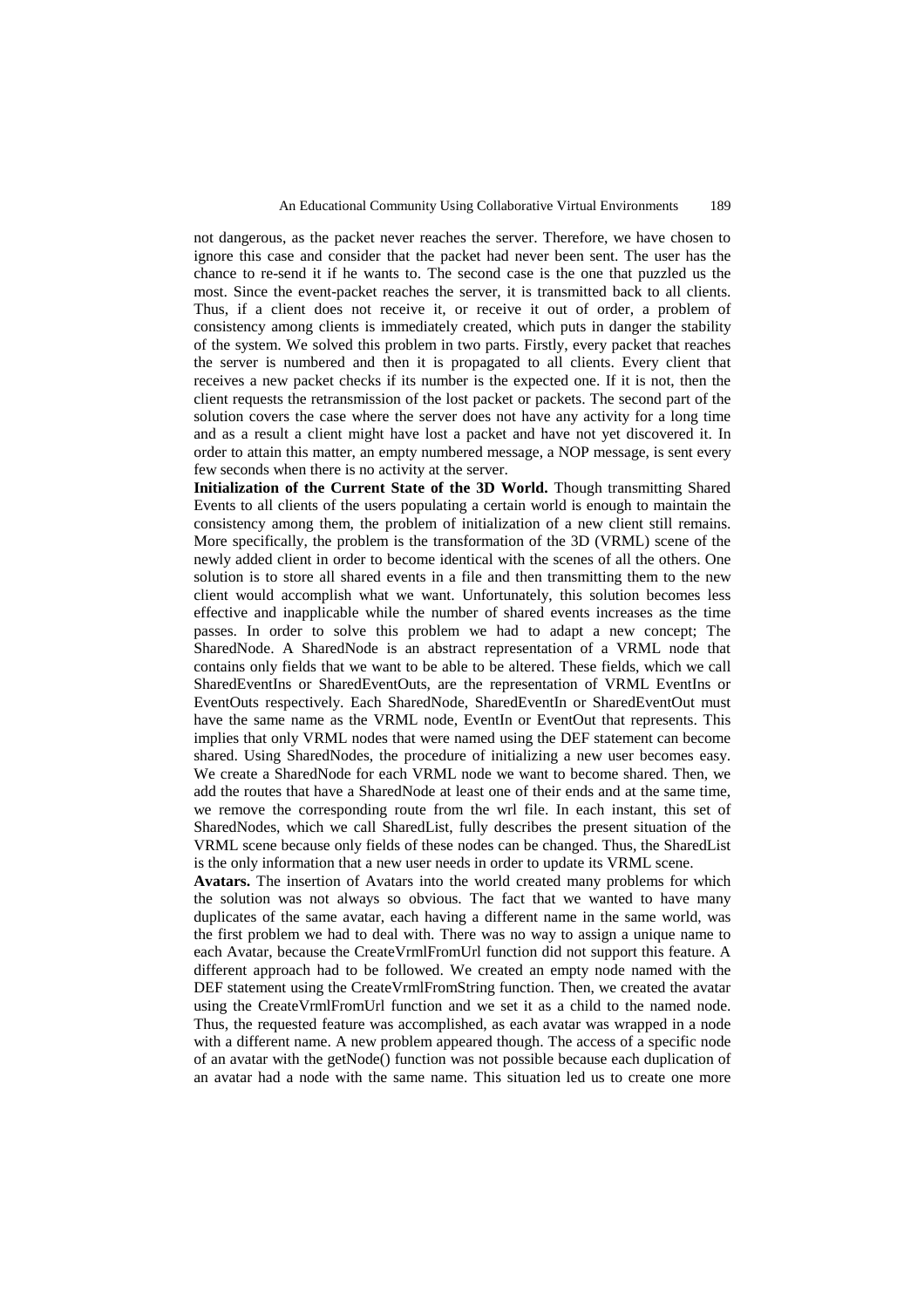class; The SharedAvatar. A SharedAvatar inherits a SharedNode, thus, it has all the features of a SharedNode. Furthermore, it includes some special characteristics that help solve the previously described problem. Apart from the default SharedEventIns "Translation" and "Rotation" that determine the Avatars position in the world, it contains a pointer to a VRML node. This pointer is set during the initialization of a new SharedAvatar with the address of the Avatar's node that has been created using the CreateVrmlFromUrl function. This pointer provides immediate access to the Avatar's node, thus, we can use the "children" field of that node to access every node we need, avoiding the use of the getNode() function.

**Audio Communication.** The audio communication is based on client-server architecture. As described earlier the client is an ActiveX control, which is based on Microsoft NetMeeting. The server is a H.323 compatible conference server (actually we use MeetingPoint Conference Server). This server is a software Multipoint Control Unit (MCU) and allows three or more H.323 terminals to connect and participate in a multipoint conference. The MCU includes both multipoint controllers, which manage the H.323 terminal functions and capabilities in a multipoint conference, and multipoint processors, which process the audio, video, and data streams between H.323 terminals. For each room of the community we have established is a corresponding session in the conference server where the participants the specific room can automatically connect entering in the room.

**Scalability.** One of the main problems that we have encounter was the support large number of simultaneous users and/or provided services. This problem is very crucial for our prototype, which is designed for educational use, and it should be suitable for widespread use. For this reason the basic concept that affected the architecture of our prototype was the distribution of the workload. In order to divide the processing load of specific services we use different application servers such as the Conference Server, and Chat Server. In addition a separate Message Server (which consists of a ConnectionServer, an InitServer, and a VrmlServer) is used to serve each 3D world of the community. The separate sub-servers is used to carry out each of the specific operations of a Message Server. Following this approach, we achieve our initial goal of shattering into pieces the processing work and increasing the scalability of our system.

# **5 Conclusion - Future Work**

In this paper we have presented a prototype, which targets the offering of e-learning services using collaborative virtual environments. This prototype is based on a research platform whose both design and implementation are based on the requirements of e-learning services. Implementing this prototype we have encounter not only technical problems, but also educational issues that help us use in a more efficient way the new ways of communication and interaction that distributed virtual reality technologies offer. These problems and their solutions have also been presented. Our next steps have to do not only with the integration of additional features and functionality to the system but also with improvement of scalability and networking characteristics. In more detail we would like to improve the scalability of the system supporting multicast communication between the MessageServers and offering multicast groups for each world of the community. Furthermore we would